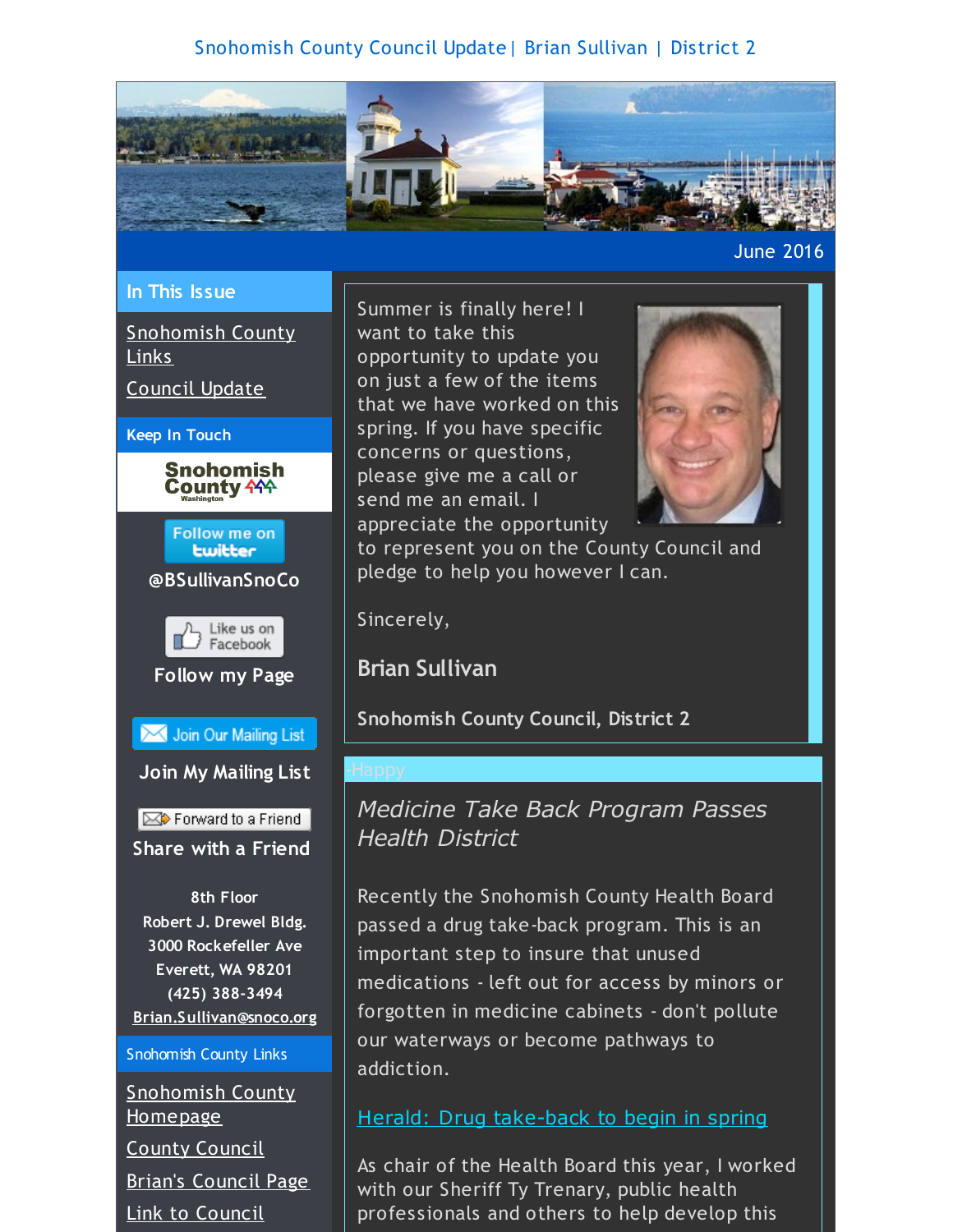Webcasts

\***All County [Services](http://r20.rs6.net/tn.jsp?f=001TES_AznjzoFo-V_QdYgVb3GsC_WeIH-2O3ZDtClRbGL3E69V66rZeLd-qNSPgUdf1E2vseytsPNdw1UG0RA8RGZIN7Rk_HfekyElKnysDWm8vVZkCCahXI6g-4U1tzyMn-oM2PNS8QbBLUaQy69aIqBU_c1Tj5DvyzsdfiDlUzY7-UhZxdJIaGbLhxoOpMEe8kDD3cD9id-eHmC7CsHjLvhyUG9Ef_WVJzqwvpCQEj2rwRH2SMOLu3epTuorfiS00KqV4RjAzenao8OpfARjafIKwSIYyg2jFqb0d0lOfWKCqpN5vOJP5fV4QEW5sIGamv-B0I2efdXEhOhcSBs_R4td57y4r-UtMCNDpj5To8l_mMf9JbypLw3Et6a8-ANo&c=&ch=)**\*

\***Job [Opportunities](http://r20.rs6.net/tn.jsp?f=001TES_AznjzoFo-V_QdYgVb3GsC_WeIH-2O3ZDtClRbGL3E69V66rZeLd-qNSPgUdfWBvJUmM2OQWC5t4p6kSROFqY-ny7P1_XnNt_4chqOaDlCSbh0g1MgfgbYa-XeJWveCCzQcO9UGr_3EYKXF1enRgIUfxlUtYA1snJMWTzU7t5nzq068rjTcfwlickUAeddjjeqaVebzxDlRxxid2NR4U4Q2N_xRqajAvC4LzFGtzF6kyWABhr7XRVwHjiIm3NEl-OJBMShWhc34DQZa0wpRUSCccS4CMeDhh3-VIG8eMtJ5lKYf4cMOGVgdgR2HW2JH26Ad5P_Bq9ec30wfaKG2P2RDZRFrRPuOKK61klhJWyqK9Sf839ggspUPkhVwG6&c=&ch=)**\*

[Assessor](http://r20.rs6.net/tn.jsp?f=001TES_AznjzoFo-V_QdYgVb3GsC_WeIH-2O3ZDtClRbGL3E69V66rZeLd-qNSPgUdfGZS0ZPgh2_xZutjqdMxs6psZVW0F1kUfv5u8CWcSf4Sv_xfpuZCNo11oNif0m72sGBH81McnsQ0-n2EUt1lVB0BG064StYGYI3o2IpWxsKpwFTt7GtXkj61JiQDSwC6LQiEz8i_t5z6c_NXPcqJK4fEnkziIrk7_kL5PbgfDw8i1rhkebGf9rILGYMRjkNytiPMvc4r5JHOS2EolL_zJesxz_mFGcC3JfPX5lOcypWeVrdJ841gFotDZN1NsX6w8REYr5kF-X6SBis__NB5xHc9hVtI-CAHP6w09TX1lFbXVHS5wNjoJ6g==&c=&ch=) Services [Elections](http://r20.rs6.net/tn.jsp?f=001TES_AznjzoFo-V_QdYgVb3GsC_WeIH-2O3ZDtClRbGL3E69V66rZeLd-qNSPgUdfcid0KcZ9n7cgZJXyHTmeMvK1IdTh4fquWD1Fwbaj-NvQp5eFayzPePqKdqDVvIuJsmufX9v0hAt4nMaSFKvcrwNs8fllvz5VMlMmmDhFWVYS8mzOFh2AwSZpvlKPE8XyJpVl1AdQJrSvsjpddjU0DmPzmkReX0apHvPBmLPcMTz0Ujfrn7nIG-cUj93TACe4bgHuQLCbJWfmJ8E_dJ3j3SE2yfLga9o0T2YbeCydxZ-3oAcm3xkPQ7KMkkqpv5UME2ZOpmqkA-OHMux054MGVYhWeBkAC9ZP6EXAc_kYDLnhVH_InZm2Cg==&c=&ch=) and Auditor

Marriage [Licenses](http://r20.rs6.net/tn.jsp?f=001TES_AznjzoFo-V_QdYgVb3GsC_WeIH-2O3ZDtClRbGL3E69V66rZeLd-qNSPgUdfGcGrgCYxAps2m4f3DZjUkqyNFbvk2SukUMF-405FAbr73W0czB8xHI8mTvKPIped-AGMOhjAmx_6IsMoxbSPr2Wpi5duyv7AjO8ZKh2yzh1NMjm7EG63YS691qy_3MkdyRrbXB8sZHInpulMyzptdj2y585zXAeokRUwMm-oRHgtZKFBzfexdhSVByElz5T96uDrOc98K4SaXxC2h6HSziq0b2JSDWmZNgKGKrJGykKlcboLCSYoNRgiZXNUWIg3BvgRwa6PX2x97SzorKVsxk7tRDHK8YgWob7e6Vy-aK01n3Ufk9AwiQ==&c=&ch=) Permit, [Planning,](http://r20.rs6.net/tn.jsp?f=001TES_AznjzoFo-V_QdYgVb3GsC_WeIH-2O3ZDtClRbGL3E69V66rZeBGIwCRuURWpjEFL1KPwUw1GSsXBZUJwnArBGbgV9Y-1tGtOw4q1rT1QKFYnC6Er1zLfBbkwt6Ti8S-Q7R8ZDSWQJPJTkIYmJTPBo45EjFvHqeTH71cgPKYiP4_waZ_7_XEGhrBGsYLoCJYeX5rho7Kgolm1Qk5ckH20QVuN68gVM6glpQyTsVscMMiO_PlhjzUHHyj1u6fk-64QB32rvai-YKghDM6Y8kx4v5tBD9OrLWJuxGrIFfwk07Em_mc8j-PK3dv_GTg81a-4ElEMYhzxB5Do1_CmLe6UIonieCGbp6R7JcV4cbiJSlOMzazgLA==&c=&ch=) and Zoning Map [Document](http://r20.rs6.net/tn.jsp?f=001TES_AznjzoFo-V_QdYgVb3GsC_WeIH-2O3ZDtClRbGL3E69V66rZeLd-qNSPgUdfK2dx3hZUpaWKr7gbwGRiOSzlYofL2EdDMl5q3UDnB3ieIRV0SEKYoqTX6ll_RXYAnGk7kj-ZGuAmi7t0fGLD18d0C1rc2P83pVRd9H3mqF8UamQP6nQTIllCHIYNLQcq33YiZ8fwzbJQs47PFXxK0hubZi0w6oqtP4ke7QYkbClGPCXUvii1ntvDd_xXm-47yARbZsW-opZJ728lFYNEmAsPB3n5xeuwNMQxDIbzf7R7fgukwFkb_vl1_dWhbrPY2w1UpCaT8c4K1kf86l95TuML1Edrq-2qiqy5sMwdktVokfkDij9cVWIWIT7KjC0u&c=&ch=) Recording

Public [Records](http://r20.rs6.net/tn.jsp?f=001TES_AznjzoFo-V_QdYgVb3GsC_WeIH-2O3ZDtClRbGL3E69V66rZeLd-qNSPgUdfqjaL2GFlJSUL4vJ4wbbTBHTrd81hJVYssM-rUlfDiMs26grrau-_TVFpvBQBgIqEPOKQ4H9RG6Qixn5B_BHx9HcZ33d57Y5wcuRDOED40SHgBz39af-pe_dzEhke9FeJxAkWE6Mp3Kh7rKoSWl8-LOxb4zHPM5NUJ5FYsClT9cMStKJpUeaI7dbjhJjC-ojlONbvEu77RicEVxNwwJHs3u7iOBG4TW-zlvtaSKA58LtZsG0JlGYVAZDqvPPtqQMi7VKF1XxyQQz-voUn5fd7Enb_uuGf8kJT3LCdtlxsEkz-JNUJYZ9a2CWpWzxh2SCc&c=&ch=)

Jail [Register](http://r20.rs6.net/tn.jsp?f=001TES_AznjzoFo-V_QdYgVb3GsC_WeIH-2O3ZDtClRbGL3E69V66rZeLd-qNSPgUdfVqzjzJ5pZBpKKk1r3yi8gyT5ZI5Qg8kOXS4QfAzzEtXg3Jz_h9lr5O67_ZNAIZ_tP2gUO7e16V-p-czhkCMaLRoWRg7DC8HcCP5CFBRiEE5P0y0C33GvigMJfWN1BaKVXaXxd_AAWkfCk6tgejxTZHdfUOAB3HkI0gIeWGMSsP9Anjc3HXDYYPa0aosImIcuu5xBmbsOZQy2irUr2qWASRc0kgfd-QF5QjpQaZZPblNjj3PkWXIgVQzQJDjbVISPGHNroeBYNUnzMXxvMdGaKKelBm5CdMz7Fgv3ze3nWacY58HyNN3nFbBYmUDfo8xB&c=&ch=)

[Outstanding](http://r20.rs6.net/tn.jsp?f=001TES_AznjzoFo-V_QdYgVb3GsC_WeIH-2O3ZDtClRbGL3E69V66rZeLd-qNSPgUdf1sVoiuiKZfaEQXXLM_Fi-MJzvb_Il4lvyyWG6EJEHVbJRWj_ABvPTvOZkKY_FFHC7kISwPZ068GhtLxewYDxCV3KcN10OkJCjxcw1Uyk7I8_7mjfBT6cUnBhBVtsgQGcy8Vsts6od5i0cAo7WZP-Pn2Z9KkjiCGa5iDOLH8CKxF7IIA6izAHsxaE81l5ZYvMoOu9WRh7LUVn3o5vdt2ykdrT5LRfaJrhHC2KUBxLitfMUkjUcBr_pVCL9kUD3ZK-WwxpNh1W5i4Zkg8OnAkPGqsjQAOSxQ4Bn2JenuUhngw0GjFNLeuPcUFZzF0x29-Q&c=&ch=) Warrants

[Registered](http://r20.rs6.net/tn.jsp?f=001TES_AznjzoFo-V_QdYgVb3GsC_WeIH-2O3ZDtClRbGL3E69V66rZeLd-qNSPgUdfkmesd3XOA0_Wr_EKE92nqJe6GdiAeMDsHTBD4ofQpqqErGduT40tosuLIIvmktvB2_IknFyrpzcb4C67nbOHrr0KMW1iY7pksO0_XJKFyaWip8wKc2jqLaXBlM_0bIijxPvWvtRhfJKJYQQM5ndv8phmKBDdqHeYgyD0rmUoId4BDgfprqxve57CUOy_WIrrpPx9g2-QVQPLjMFK0STJSZ-XXtViyworzlly-sRswJxqAul5BcGLGg-6zp8XPnIgm4AnaGMNbb2_nhBfpsQgsEKEEPCOHib05l64JoGbW4v7wFJaqwuG7KY5J6i9fpHecqOWWSs7HHo=&c=&ch=) Sex Offenders

proposal and ensure its passage. That's why I'm particularly pleased it passed unanimously. Snohomish County is among very few counties and jurisdictions who have lead on this issue and made medicine take-back programs a priority.

This program will build on the success we've already seen. In 2014, for example, police stations around the county collected 8,000 lbs. of prescription drugs. Now - we will go further and require big pharmaceutical companies to provide collection options for consumers to dispose of unwanted or unused drugs.

You can learn more about the ordinance from the Health District, or contact my office for more information.

**Health District [Pharmaceutical](http://r20.rs6.net/tn.jsp?f=001TES_AznjzoFo-V_QdYgVb3GsC_WeIH-2O3ZDtClRbGL3E69V66rZeNjW973iJCe4hDHa9YtDmaf7agkHykff7IjVFVEHpXX8d1f7URSM3sneYI2s2sOyHFF4THccPpXAcusZiO82Sd_Z7RgBw5ljwMwQPozqCX2OOvnA8bpwPp827UjYSUw41aIGp2QX5bPedEzcPsHdTCA2-1fJDP6iUYJIMF0-he5xU4Y9jhKqFTh1dC_T2TKuCmsGOfkT0jcOFPzJgH6OrUcevF5otiX3e7dakpEJOP2VeEmg2DHXQmixkRY5wYRU8Yzbfq31kYXJNxqC9y0WNOrqFpCE7xJVsn5qkiL_k3o2vT_sMCX46WWDdaMPjxdtHzRQ1DZJTYzWKs1wstHxRId5tpBlFxhh2_k580awvaYK&c=&ch=) Stewardship** Program

*Fighting the Heroin Epidemic - Initiative to fund public safety coming to your ballot*

Last month the county council voted to refer an initiative to fund public safety to the ballot for a vote. I've written about this before, and many are aware - but Snohomish County and Everett in particular are being hard hit by the heroin epidemic, chronic homelessness and people with mental health problems - all are impacting our budget at a rate faster than we can make up with our reliance on sales taxes.

This budget imbalance simply won't go away through efficiencies and cuts, even though we have dramatically cut the size and scope of county government since the great recession. Our sheriff deputies, our prosecutor, our courts, and the jail simply cannot keep up with the caseload of work.

Perhaps more importantly - we need to begin to address the root causes of this crisis if we are to make real change. Many of the people committing crimes are homeless, mentally ill, or drug addicted - we must do better than the extremely expensive revolving door of jail and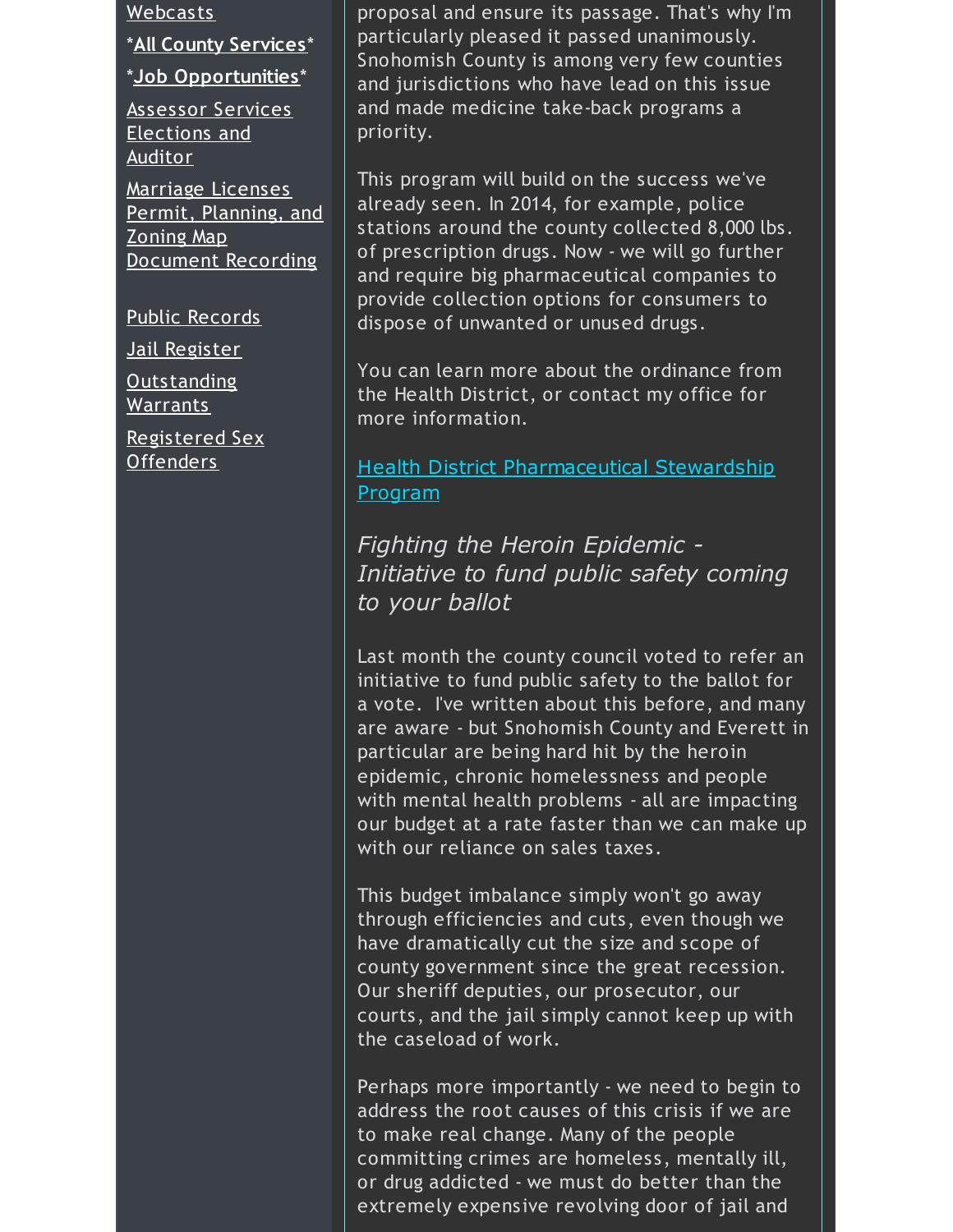back to the street.

Should this measure be approved, it will cost 2 cents for every \$10 purchase - and would fund:

- 35 additional sheriff deputies

additional social workers for the Human Service Department. These Social workers will work directly with sheriff deputies to address root causes like drug abuse, mental illness and homelessness - and divert from jail where possible

Hire 7 additional deputy prosecutors

This is still a work in progress, and as we continue to address this problem, I welcome your input and concerns.

# *Securing funding for our community*

In the past several months and in our county budget, I've worked to help secure funding for important projects in our district and around the county. To recap:

\$1 million in housing funds - I worked with the county council and city of Everett to secure funding in the county budget to go towards homeless housing.

- \$750,000 in money for capital improvements to parks. I secured this funding for capital improvements using REET dollars that helped organizations like the Boys and Girls Club build or improve ball fields for recreation

Local Public Works Assistance Fund: I worked to create a county-wide program that helps local communities finance infrastructure projects. Last year we granted \$230,000 from this program to replace an aging waterline. The next call for projects will be issue this summer, I anticipate we will be able to build on this success

County matching funding for transportation projects: I will continue to work to ensure the county is working to fund road projects, but also provides matching funds for our bike trails and transit projects in our district.